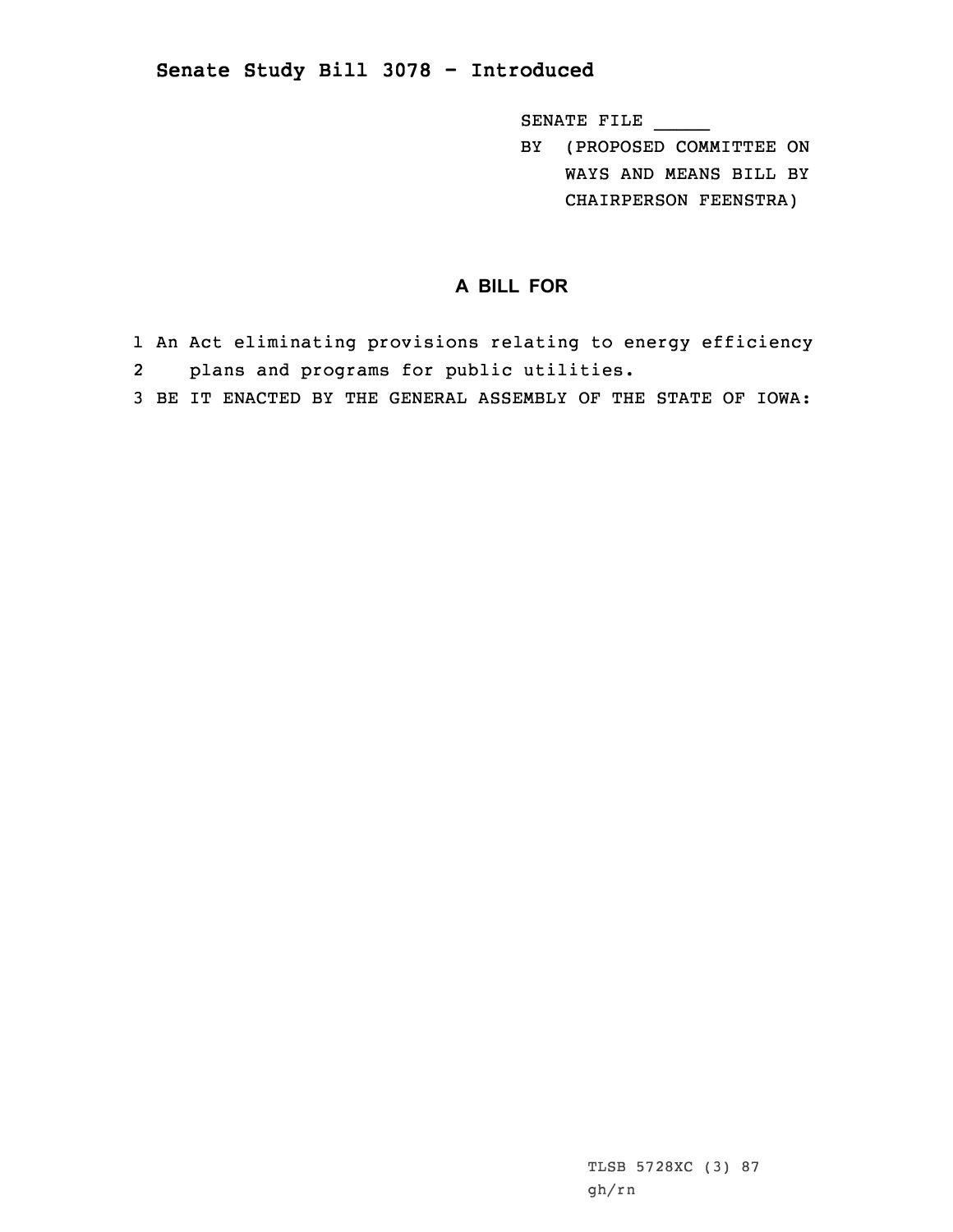1 Section 1. Section 476.1A, subsection 1, paragraph g, Code 2 2018, is amended by striking the paragraph.

S.F.  $\rule{1em}{0.15mm}$ 

3 Sec. 2. Section 476.1B, subsection 1, paragraph l, Code 4 2018, is amended by striking the paragraph.

5 Sec. 3. Section 476.1C, subsection 1, paragraph c, Code 6 2018, is amended by striking the paragraph.

7 Sec. 4. Section 476.2, subsection 5, Code 2018, is amended 8 to read as follows:

 5. Each rate-regulated gas and electric utility operating within the state shall maintain within the state the utility's principal office for Iowa operations. The principal office shall be subject to the jurisdiction of the board and shall house those books, accounts, papers, and records of the utility deemed necessary by the board to be housed within the state. The utility shall maintain within the state administrative, technical, and operating personnel necessary for the delivery of safe and reasonably adequate services and facilities as required pursuant to [section](https://www.legis.iowa.gov/docs/code/2018/476.8.pdf) 476.8. <sup>A</sup> public utility which violates this [section](https://www.legis.iowa.gov/docs/code/2018/476.2.pdf) shall be subject to the penalties provided in [section](https://www.legis.iowa.gov/docs/code/2018/476.51.pdf) 476.51 and shall be denied authority to 21 <del>recover, for a period determined by the board, the costs of an</del> energy efficiency plan pursuant to section 476.6, [subsection](https://www.legis.iowa.gov/docs/code/2018/476.6.pdf) 8. Sec. 5. Section 476.2, subsection 6, Code 2018, is amended

24 by striking the subsection.

25 Sec. 6. Section 476.6, subsections 13, 15, and 17, Code 26 2018, are amended by striking the subsections.

27 Sec. 7. Section 476.8, subsection 1, Code 2018, is amended 28 to read as follows:

 1. Every public utility is required to furnish reasonably adequate service and facilities. *"Reasonably adequate service and facilities"* for public utilities furnishing gas or electricity includes programs for customers to encourage the 33 use of energy efficiency and renewable energy sources. The charge made by any public utility for any heat, light, gas, 35 energy efficiency and renewable energy programs, water or

LSB 5728XC (3) 87

 $-1-$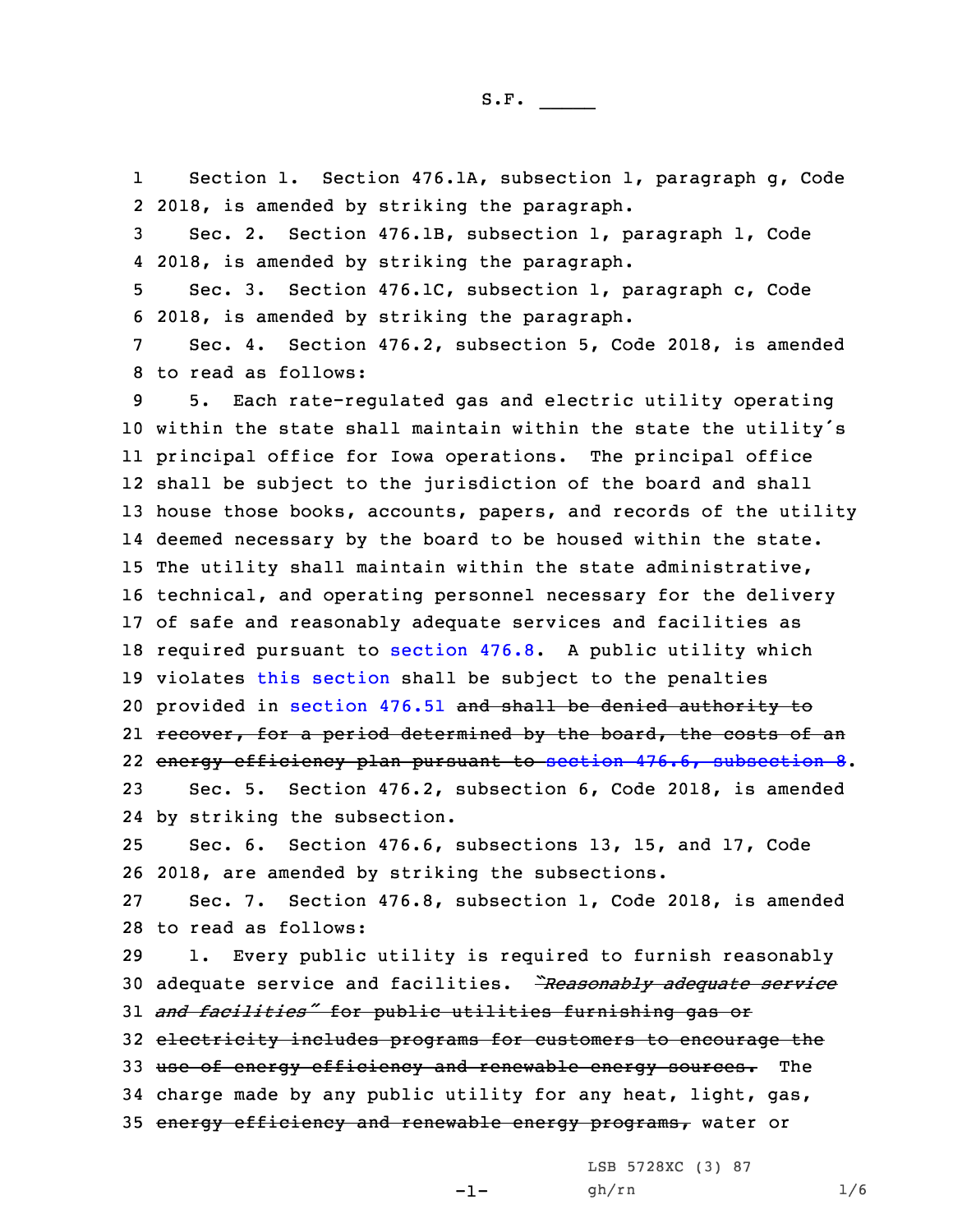power produced, transmitted, delivered or furnished, sanitary sewage or storm water collected and treated, or communications services, or for any service rendered or to be rendered in connection therewith shall be reasonable and just, and every unjust or unreasonable charge for such service is prohibited and declared unlawful. In determining reasonable and just rates, the board shall consider all factors relating to value and shall not be bound by rate base decisions or rulings made prior to the adoption of this [chapter](https://www.legis.iowa.gov/docs/code/2018/476.pdf).

10 Sec. 8. Section 476.10, subsection 3, Code 2018, is amended 11 to read as follows:

12 3. Whenever the board shall deem it necessary in order to carry out the duties imposed upon it in connection with rate regulation under [section](https://www.legis.iowa.gov/docs/code/2018/476.6.pdf) 476.6, investigations under section 476.3, or review proceedings under section [476.31](https://www.legis.iowa.gov/docs/code/2018/476.31.pdf), the board may employ additional temporary or permanent staff, or may contract with persons who are not state employees for engineering, accounting, or other professional services, or both. The costs of these additional employees and contract services shall be paid by the public utility whose rates are being reviewed in the same manner as other expenses are paid under this [section](https://www.legis.iowa.gov/docs/code/2018/476.10.pdf). Beginning on July 1, 1991, there is appropriated out of any funds in the state treasury not otherwise appropriated, such sums as may be necessary to enable the board to hire additional staff and contract for services under this [section](https://www.legis.iowa.gov/docs/code/2018/476.10.pdf). The board shall increase quarterly assessments specified in [subsection](https://www.legis.iowa.gov/docs/code/2018/476.10.pdf) 1, paragraph *"b"*, by amounts necessary to enable the board to hire additional staff and contract for services under this [section](https://www.legis.iowa.gov/docs/code/2018/476.10.pdf). The authority to hire additional temporary or permanent staff that is granted to 31 the board by this [section](https://www.legis.iowa.gov/docs/code/2018/476.10.pdf) shall not be subject to limitation by any administrative or executive order or decision that restricts the number of state employees or the filling of employee vacancies, and shall not be subject to limitation by any law of this state that restricts the number of state

 $-2-$ 

LSB 5728XC (3) 87 gh/rn 2/6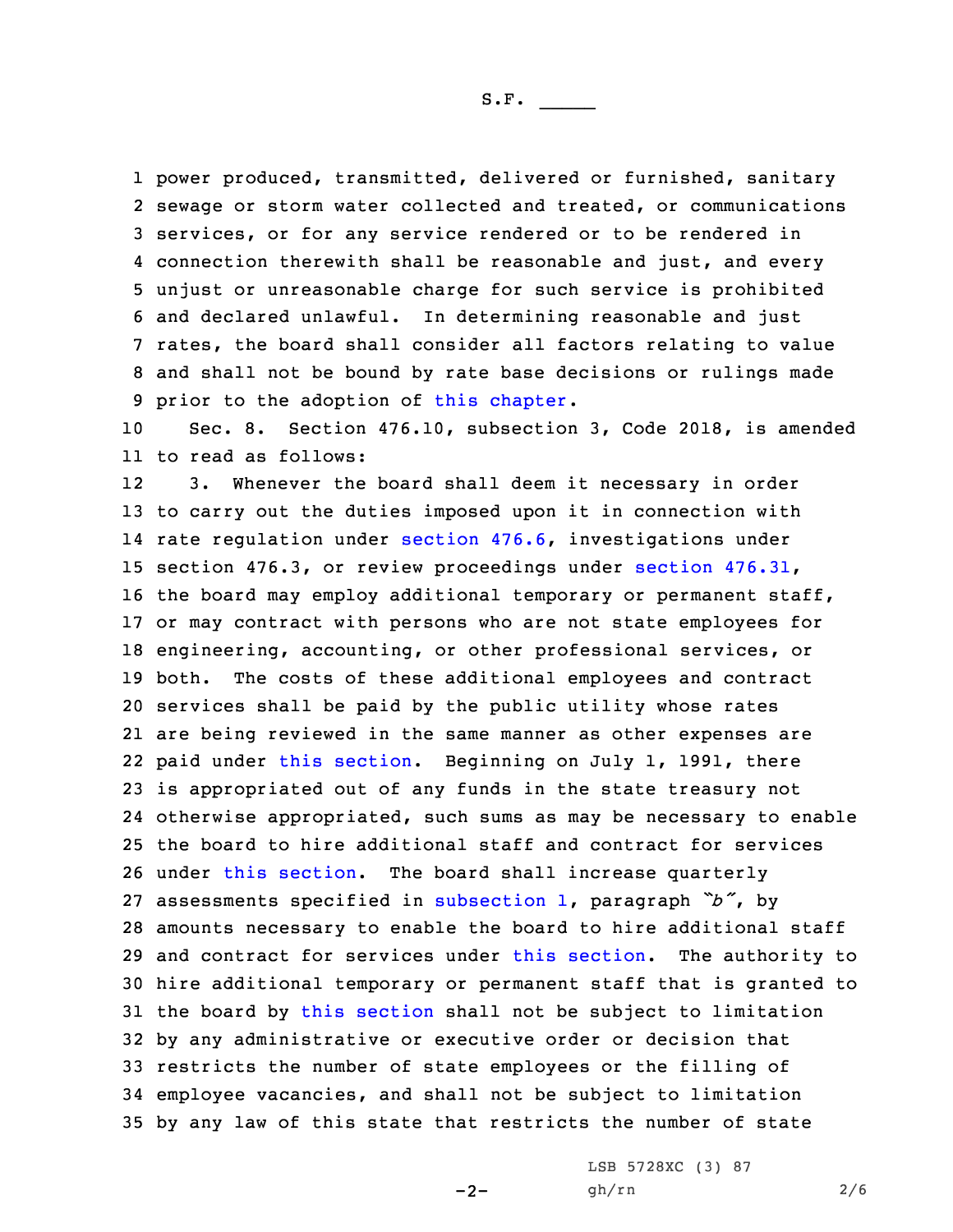employees or the filling of employee vacancies unless that law is made applicable to this [section](https://www.legis.iowa.gov/docs/code/2018/476.10.pdf) by express reference to this [section](https://www.legis.iowa.gov/docs/code/2018/476.10.pdf). Before the board expends or encumbers an amount in excess of the funds budgeted for rate regulation and before the board increases quarterly assessments pursuant to this subsection, the director of the department of management shall approve the expenditure or encumbrance. Before approval is given, the director of the department of management shall determine that the expenses exceed the funds budgeted by the general assembly to the board for rate regulation and that the board does not have other funds from which the expenses can be paid. Upon approval of the director of the department of management the board may expend and encumber funds for the excess expenses, and increase quarterly assessments to 15 raise the additional funds. The board and the office of consumer advocate may add additional personnel or contract 17 for additional assistance to review and evaluate energy 18 efficiency plans and the implementation of energy efficiency 19 programs including, but not limited to, professionally trained engineers, accountants, attorneys, skilled examiners and 21 <del>inspectors, and secretaries and clerks.</del> The board and the 22 office of consumer advocate may also contract for additional assistance in the evaluation and implementation of issues relating to telecommunication competition. The board and the office of the consumer advocate may expend additional sums beyond those sums appropriated. However, the authority to add additional personnel or contract for additional assistance 28 must first be approved by the department of management. The additional sums for energy efficiency shall be provided to the board and the office of the consumer advocate by the utilities 31 subject to the energy efficiency requirements in this [chapter](https://www.legis.iowa.gov/docs/code/2018/476.pdf). Telephone companies shall pay any additional sums needed for assistance with telecommunication competition issues. The assessments shall be in addition to and separate from the quarterly assessment.

 $-3-$ 

LSB 5728XC (3) 87 gh/rn 3/6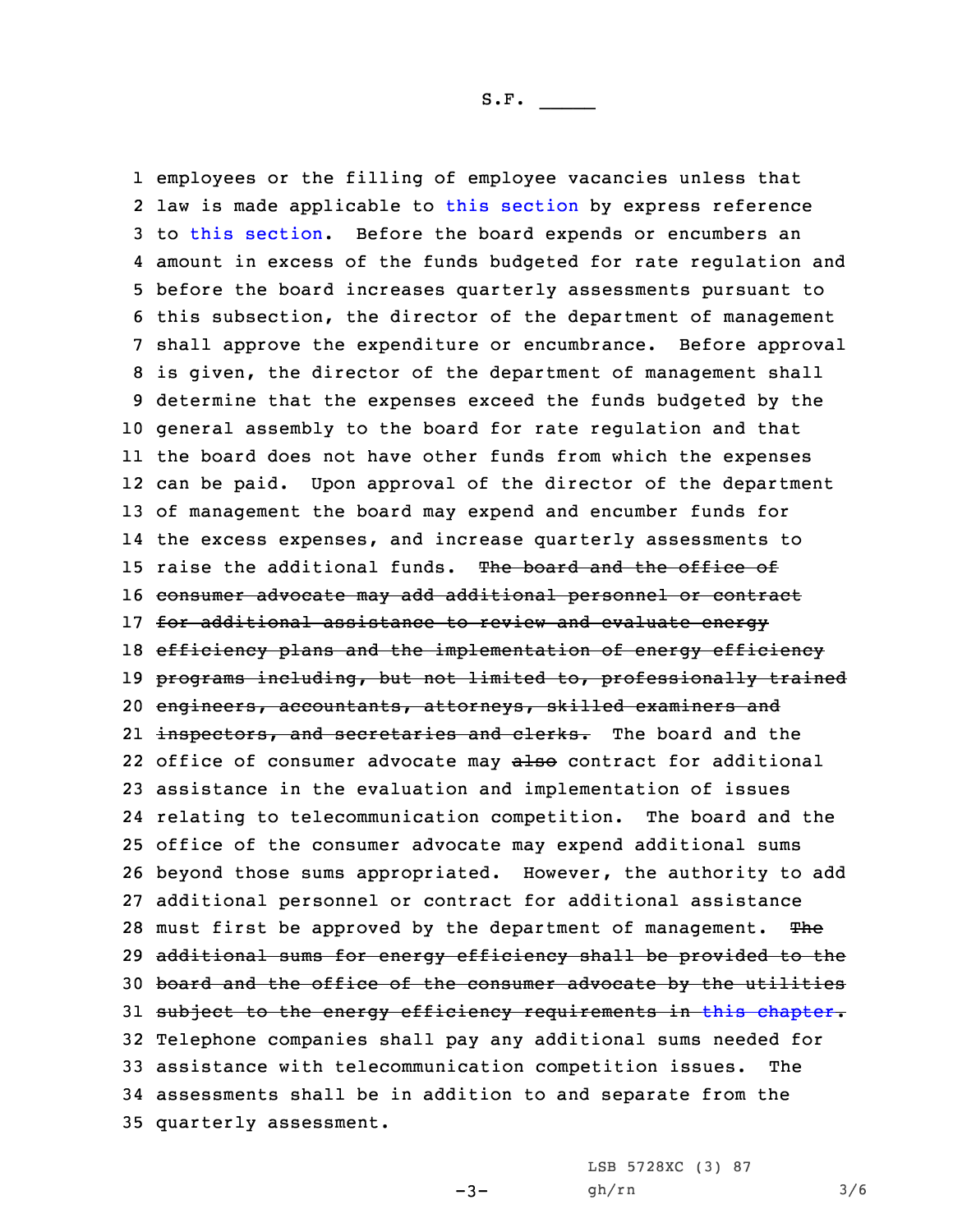1 Sec. 9. Section 476.10A, subsection 1, paragraph b, Code 2 2018, is amended to read as follows:

 *b.* The amounts collected pursuant to this [section](https://www.legis.iowa.gov/docs/code/2018/476.10A.pdf) shall be in addition to the amounts permitted to be assessed pursuant 5 to [section](https://www.legis.iowa.gov/docs/code/2018/476.10.pdf) 476.10. The board shall allow inclusion of these amounts in the budgets approved by the board pursuant to section 476.6, [subsection](https://www.legis.iowa.gov/docs/code/2018/476.6.pdf) 15, paragraph *"e"*.

8 Sec. 10. Section 476.52, Code 2018, is amended to read as 9 follows:

10 **476.52 Management efficiency.**

11 It is the policy of this state that <sup>a</sup> public utility shall operate in an efficient manner. If the board determines in the course of <sup>a</sup> proceeding conducted under [section](https://www.legis.iowa.gov/docs/code/2018/476.3.pdf) 476.3 or [476.6](https://www.legis.iowa.gov/docs/code/2018/476.6.pdf) that <sup>a</sup> utility is operating in an inefficient manner, or is not exercising ordinary, prudent management, or in comparison with other utilities in the state the board determines that the utility is performing in <sup>a</sup> less beneficial manner than other utilities, the board may reduce the level of profit or adjust the revenue requirement for the utility to the extent the board believes appropriate to provide incentives to the utility to correct its inefficient operation. If the board determines in the course of <sup>a</sup> proceeding conducted under [section](https://www.legis.iowa.gov/docs/code/2018/476.3.pdf) 476.3 or 476.6 that <sup>a</sup> utility is operating in such an extraordinarily efficient manner that tangible financial benefits result to the ratepayer, the board may increase the level of profit or 26 adjust the revenue requirement for the utility. In making its 27 determination under this [section](https://www.legis.iowa.gov/docs/code/2018/476.52.pdf), the board may also consider a 28 public utility's pursuit of energy efficiency programs. The board shall adopt rules for determining the level of profit or the revenue requirement adjustment that would be appropriate. The board shall also adopt rules establishing <sup>a</sup> methodology for an analysis of <sup>a</sup> utility's management efficiency. Sec. 11. Section 476.53, subsection 3, paragraph c, Code

34 2018, is amended to read as follows:

35 *c.* In determining the applicable ratemaking principles, the

 $-4-$ 

LSB 5728XC (3) 87 gh/rn 4/6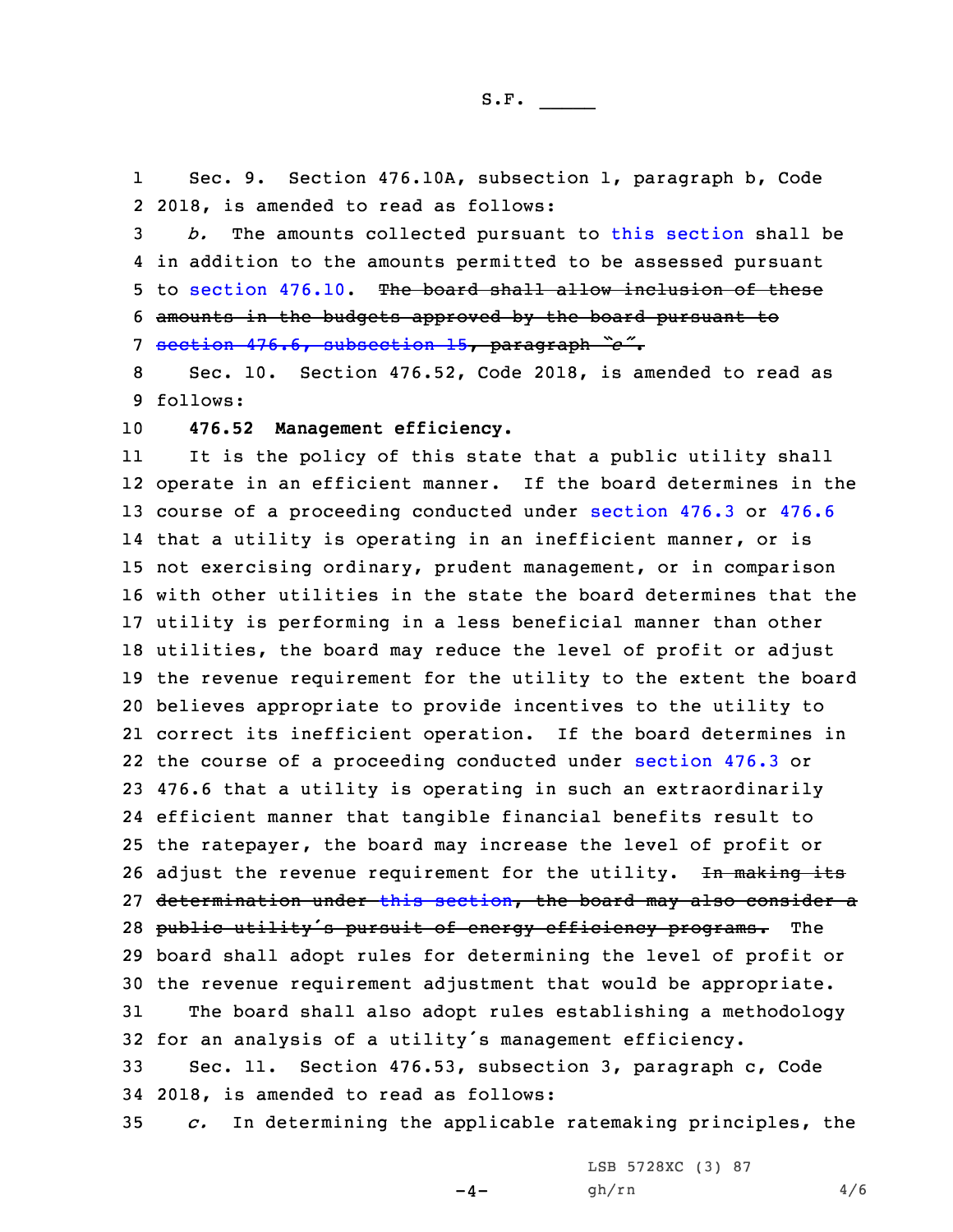S.F.  $\rule{1em}{0.15mm}$ 

1 board shall make the following findings:

2 (1) The rate-regulated public utility has in effect <sup>a</sup> 3 board-approved energy efficiency plan as required under section 4 476.6, subsection 15.

 $\frac{1}{2}$   $\frac{1}{2}$  The find that the rate-regulated public utility has demonstrated to the board that the public utility has considered other sources for long-term electric supply and that the facility or lease is reasonable when compared to other feasible alternative sources of supply. The rate-regulated public utility may satisfy the requirements ll of this <del>subparagraph</del> paragraph through a competitive bidding process, under rules adopted by the board, that demonstrate the facility or lease is <sup>a</sup> reasonable alternative to meet its electric supply needs.

15 Sec. 12. REPEAL. Sections 476.63 and 476.82, Code 2018, 16 are repealed.

## 17 EXPLANATION

18 **The inclusion of this explanation does not constitute agreement with** <sup>19</sup> **the explanation's substance by the members of the general assembly.**

 This bill eliminates provisions in the Code relating to energy efficiency plans and programs for public utilities. 22The bill strikes Code sections  $476.1A(1)(g)$ ,  $476.1B(1)(1)$ , and 476.1C(1)(c), which require specified nonregulated public utilities to file energy efficiency plans with the Iowa utilities board.

 The bill strikes Code section 476.6(13), which requires rate-regulated electric and gas utilities to offer energy efficiency programs to customers through energy efficiency 29 plans.

 The bill strikes Code section 476.6(15), which establishes requirements, implementation and review procedures, and cost recovery mechanisms applicable to rate-regulated electric and gas utilities, as well as certain requirements and review procedures applicable to non-rate-regulated electric and gas utilities, with respect to such energy efficiency plans and

 $-5-$ 

LSB 5728XC (3) 87 gh/rn 5/6